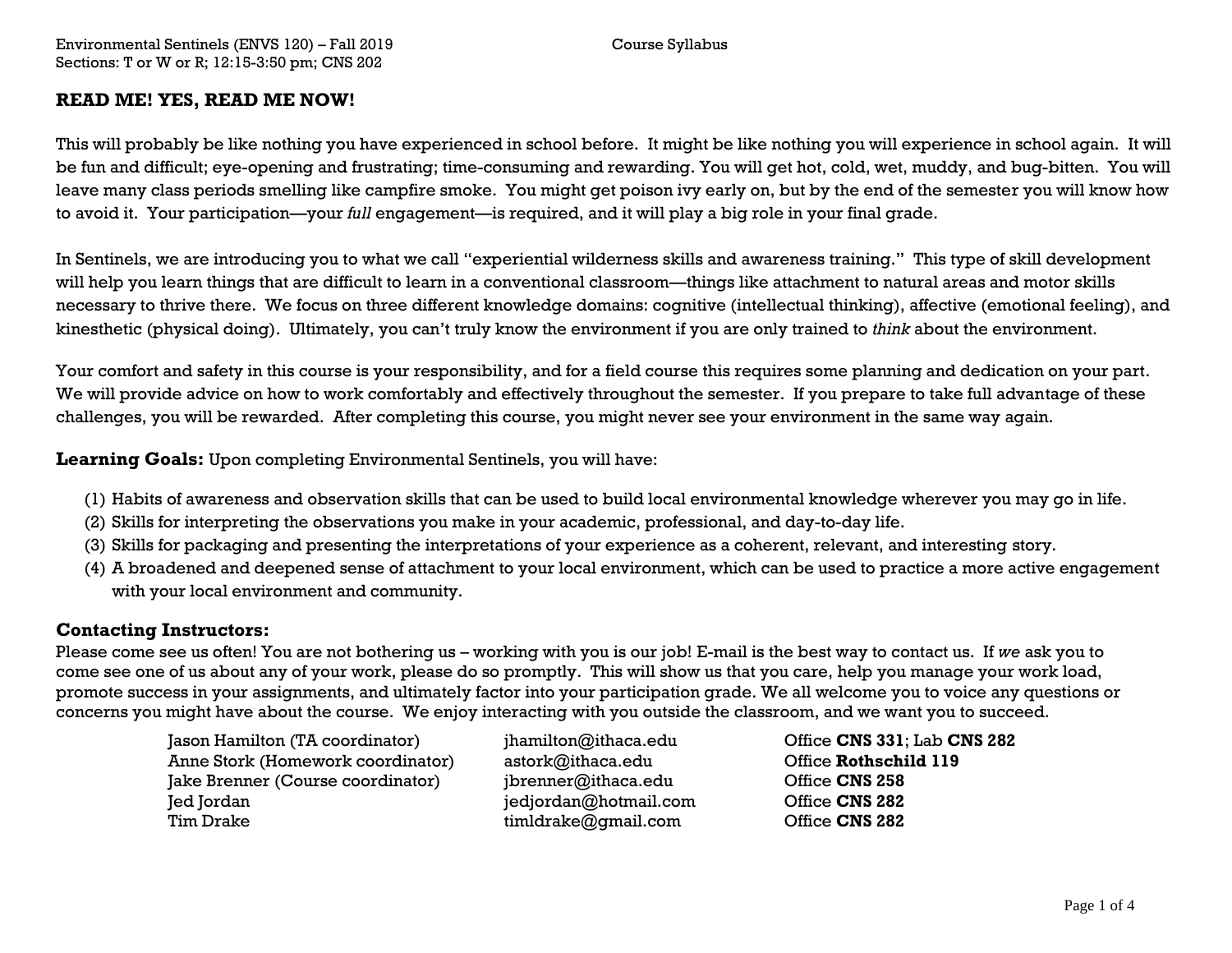#### **Required Materials:**

Please remember that this is not a wilderness adventure course, but we will be learning outside for extended periods of time in all sorts of conditions. In this educational environment, you will need different items than those of the typical classroom. Remember, if you are uncomfortable while outside, then you are probably doing something wrong!

**Personal medical equipment and/or supplies** (e.g. inhalers, Epi-Pens, Benadryl, Medic-Alert documentation, etc.).

**Small hand-held mirror** (a small price to pay to avoid a lifetime of disability!)

**Bound laboratory/field notebook** (The standard B/W marble-covered works fine and you can get one at the bookstore.)

**Writing tools** (Roller-ball and gel-ink pens don't work in the rain; pencils or pens with water-proof ink are best.)

**Backpacking-grade water bottle** (NOT a little dinky one! You must bring at least 1 liter (32 oz) to class every time! *Yes, really.*)

**Camp mug** (This is not the same as your water bottle. You will need a wide-mouth hot liquid container. i.e. a MUG.)

**Sturdy footwear** (And we don't mean flip-flops! Something like hiking or work boots, trail running shoes, etc. Muck boots, or some equivalent, are very effective.)

**Rain Gear** (You must have a truly water-proof top layer. This doesn't need to be fancy, fashionable, or high-performance (in fact, it's better if it isn't); it just has to work.)

**Warm clothing** (e.g. long underwear, durable pants, sweater, etc.)

**Winter gear** (Later in the semester stuff that you'd never guess you might need at college (e.g. snow boots, snow pants, scarves, heavyduty gloves or mittens, facemasks, furry ear-flap hats, etc.)

**Camera** (The camera on your phone is perfect. If you don't have a camera phone, an inexpensive digital camera is great. Please let us know if this is a problem for you.)

#### **Optional**

Snacks - for a half day in the field Umbrella – not for class, but might be useful for some homework assignments Headlamp – you never know

*As with any lab or field course, you must dress appropriately to promote your safety, the safety of others, your productivity, and the general group dynamic. If we believe that your attire or attitude is unsatisfactory we will ask you to leave class until you are prepared.*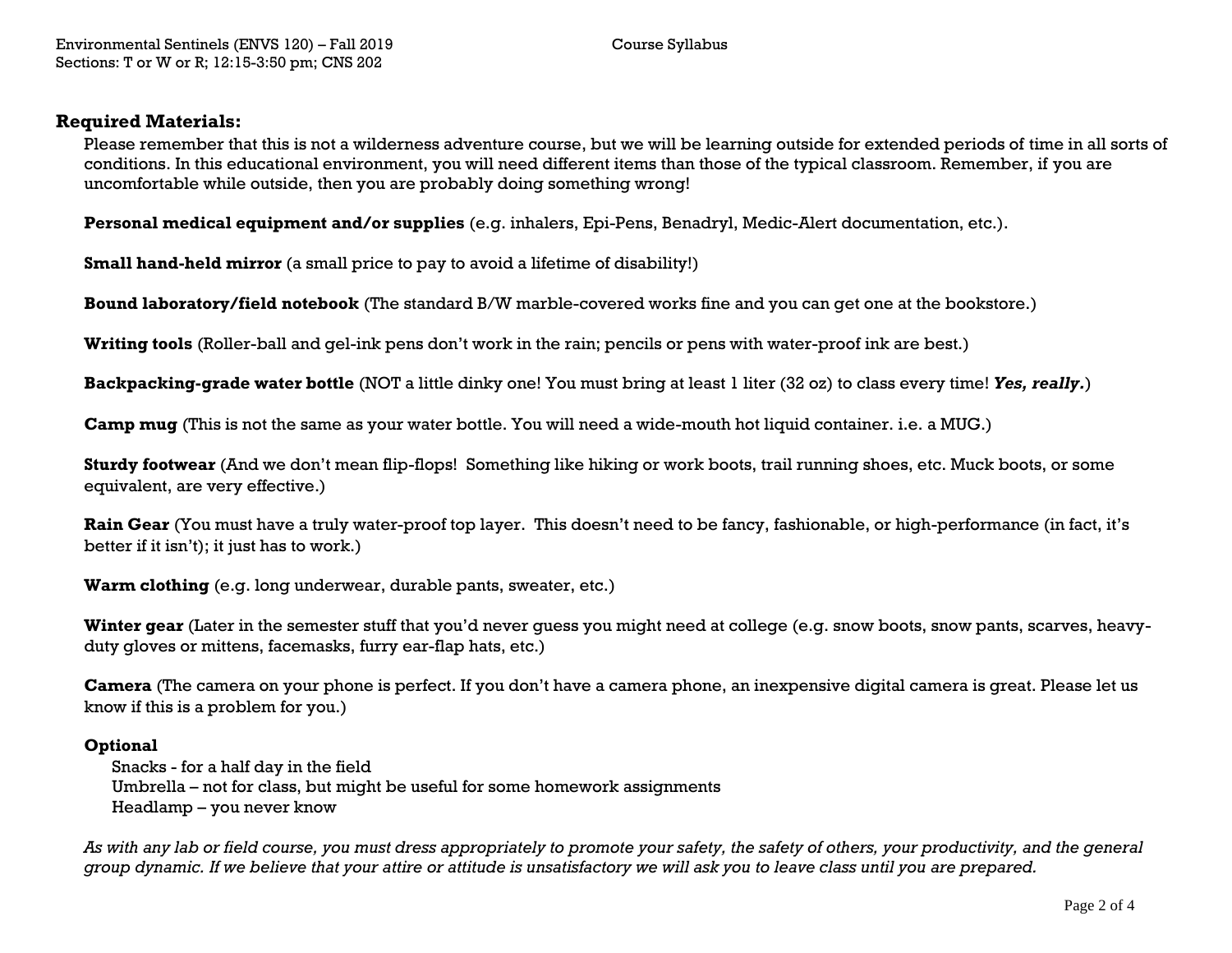## **Required Texts:**

You will be instructed to bring one or more of these to each class period.

Harlow, W.M. 1957. Trees of the Eastern and Central United States and Canada. Dover.

Wessels, T*.* 1999. *Reading the Forested Landscape*. The Countryman Press.

## **Work Schedule:**

This is a 4-credit course. According to the formula outlined in the Ithaca College Course Catalog, you will spend a total of *4 hours per week* in class and *8 hours per week* on out-of-class assignments. This is probably more than you are used to, and it will take time to adjust to this schedule. Because this is a field course, you can't carry out your work while multi-tasking on other things at the same time. Thus, this course will put unusual demands on your time, and your success hinges on your ability to manage your time effectively. You *cannot* succeed by postponing your work until the day before class.

### **Assessment:**

Your final grade will be calculated based on:

| Participation and Attendance (including final) |             | 45% |
|------------------------------------------------|-------------|-----|
| <i>Workshop-in-the-Woods</i>                   |             | 35% |
| <u>Tree Project</u>                            |             | 20% |
|                                                | Total: 100% |     |

*IMPORTANT NOTE: Intellectually engaged participation, leadership, and honest self-evaluation are all critical and required for this course. Simply showing up to class every time will get you a maximum of a C in this class! You must show us that you are mentally here by full participation every time. During class, you must talk and participate! Since each class session is one entire week of class, missing class will have a serious negative effect on your grade.* 

It is your responsibility to know what homework is assigned each week and to complete it by the assigned due date unless you have made other arrangements in advance with your instructor. If you miss a class for any reason you must notify your instructor by email before your class meeting adjourns. If you fail to do so you will be ineligible for credit for work you missed. It is your responsibility to contact your instructors about missed class time and makeup work.